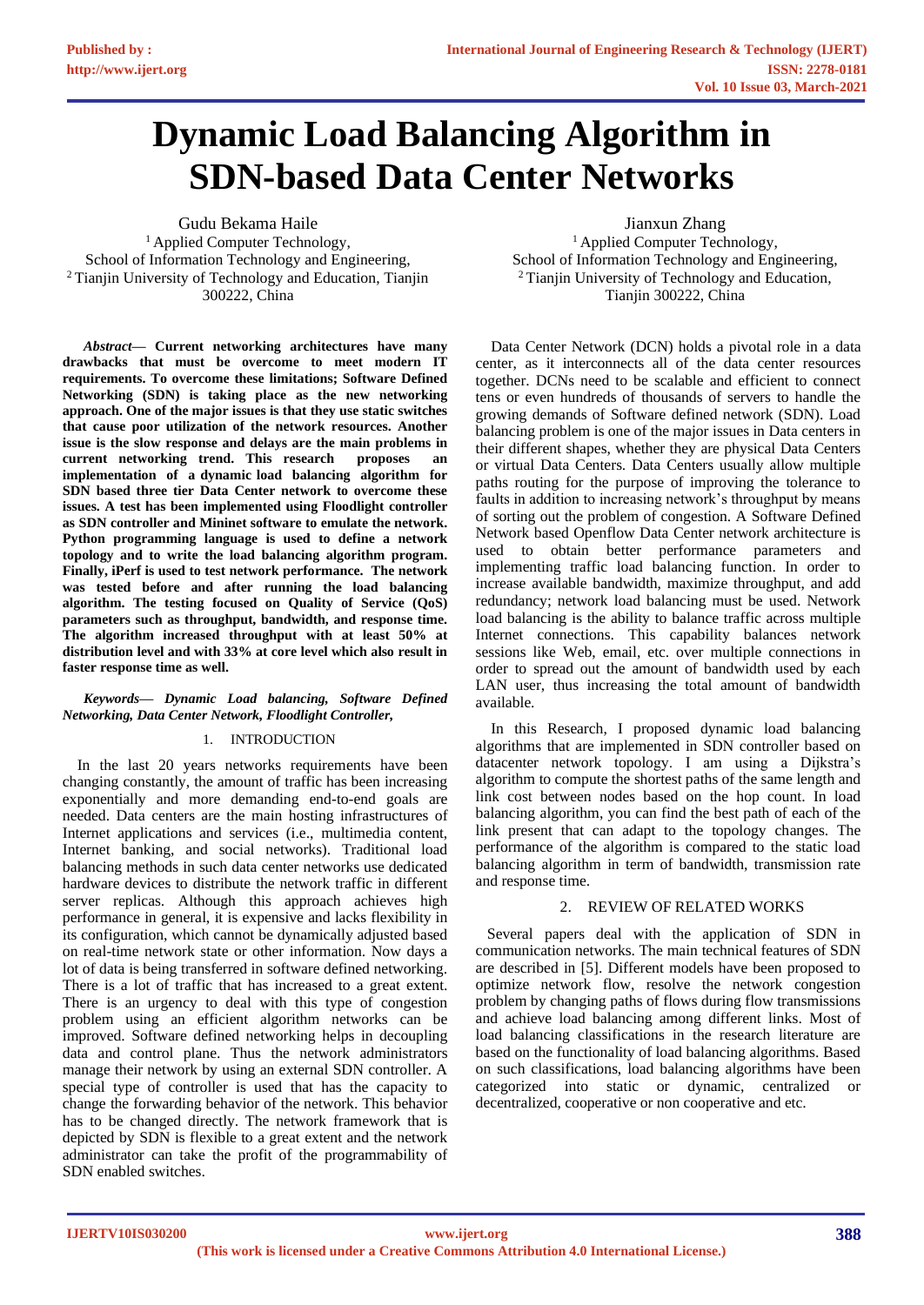Static load balancing Algorithm

In the static load balancing algorithm, paths between switched are already allocated before sending of packets, and the paths cannot be changed during data transferring.

In 2017 M. S. G. a. J. P. Nithin Das K.C [20] , a hybrid algorithm of weight round robin (WRR) and honeybee inspired load balancing approach was introduced. The algorithm finds and examines the overloaded and under loaded virtual servers' capacity. Weights are entered based on its capacity, if the load of the server is less than the capacity entered no more checks are done, otherwise check the overloaded servers using the honeybee inspired load balancing algorithm to allocate high priority requests to the under-loaded servers (virtual machines) respectively. As a result, this algorithm presents a better response time as well as data center processing time.

Dynamic load balancing Algorithm

 In dynamic load balancing algorithm, the paths can be changed instantaneously based on the network observation due to the load balance of the network.

 In 2016 Y. L. Lan, K. Wang, and Y. H. Hsu [4] In SDNbased data center networks for dynamic load-balanced path optimization (DLPO) a multi-link and a single-link algorithm are proposed for data center networks. The multi-link DLPO algorithm balances link loads in the whole network while the single-link algorithm performs hop to hop flow rerouting to avoid highly loaded links.

 In 2019, Sikandar Ejaz, Zeshan IQBAL,Peer Azmat Shah, Bilal Haider,Bukhari,Armughan Ali, Farhan Aadil [16] has proposed traffic load balancing mechanism using SDN controller as VNF in SDN–enabled networks. The experiments using Fat-Tree topology as representative data center network infrastructure with OpenDaylight as SDN controller on mininet emulator for load balancing. The proposed system allows the provisioning of a vSDN controller which is act as a VNF service with exact same configuration as original can be added in the same network to balancing load on both controller. They found accurate working of two controllers and a rises in average pinging of hosts, transfer rate and link capacity after load balancing was witnessed to improve in network performance.

Centralized Load balancing algorithm

 In centralized load balancing technique all the allocation and scheduling decision are made by a single node. This node is responsible for storing knowledge base of entire Software define network and can apply static or dynamic approach for load balancing.

In 2014, Gulsan Soni et al. [21] have proposed a 'central load balancer (CLB)' a load balancing algorithm to balance the load among virtual machines having different hardware configurations and states in cloud data centre. Every request form user arrives at Data centre controller. Data centre controller queries the CLB for, allocation of requests. CLB maintains a table that consists of id, states and priority of virtual machines. CLB find out highest priority virtual machine, then checks its states and if its state available then return that VMid to data centre controller. If the states of virtual machine is busy then it chooses next high

priority virtual machine. Finally data centre controller assigns the request to that VMid that is provided by CLB. They considered two cases in first load are kept constant and the number of virtual machines varied. In second case, number of virtual machines are kept constant and the load is increased through alter data size per request. In both cases they get less response time.

# 3. ALGORITHM APPLIED TO SDN

 In order to describe the algorithm, first it is needed to disclose the different data structures involved on it. Such structures characterize the different elements that have been taken in account in order to achieve an efficient load balancing, at the same time that to reduce as much as possible the computational cost and time . Since the algorithm provides load balancing based on flows and path. The algorithm that performs load balancing in a Data Center network topology depending on the minimum transmission cost of links at the given time is proposed for balancing the load in this network. The REST API is used to collect operational information of the topology and devices as well as instantaneous traffic and port statistics. Since Data center network the topology presents a high multipath capability, the Dijkstra's algorithm is employed to find multiple paths of the same length and reduce the search to a small region of the topology. Among selected paths, the path with least load is selected and traffic flow is forwarded on that route. The new flows rules are therefore pushed to Open Virtual switches switch (OVSs) in order to update switch forwarding tables. The first step of the algorithm is to collect operational information of the topology and its devices. Such as IPs, MAC addresses, Ports, Connections.

 Next step is to find route information based on Dijkstra's algorithm, the goal here is to narrow the search into a small segment of the topology and to find the shortest paths from source host to destination host. And then find total link cost for all these paths between the source and destination hosts. Once the transmission costs of the links are calculated, the flows are created depending on the minimum transmission cost of the links at the given time.

 Based on the cost, the best path is selected and static flows are pushed into each switch in the current best path with that, every switch within the selected path will have the necessary flow entries to carry out the communication between the two end points. Finally, the program continues to update this information every minute there by making it dynamic. The performance of the algorithm is evaluated in a fat tree datacenter topology by collecting operational data of the links and switches.

Proposed algorithm for dynamic load balancing operation is described as follows:

**Algorithm 1:** Heuristic for Traffic Load Balancing

**Input:** T (Traffic Matrix), Network Topology, Link Capacity

**Output**: Minimizing maximum link utilization path allocation of flows in T

**For** all possible flow f in T do

List all possible paths from  $f_{src}$  to  $f_{dst}$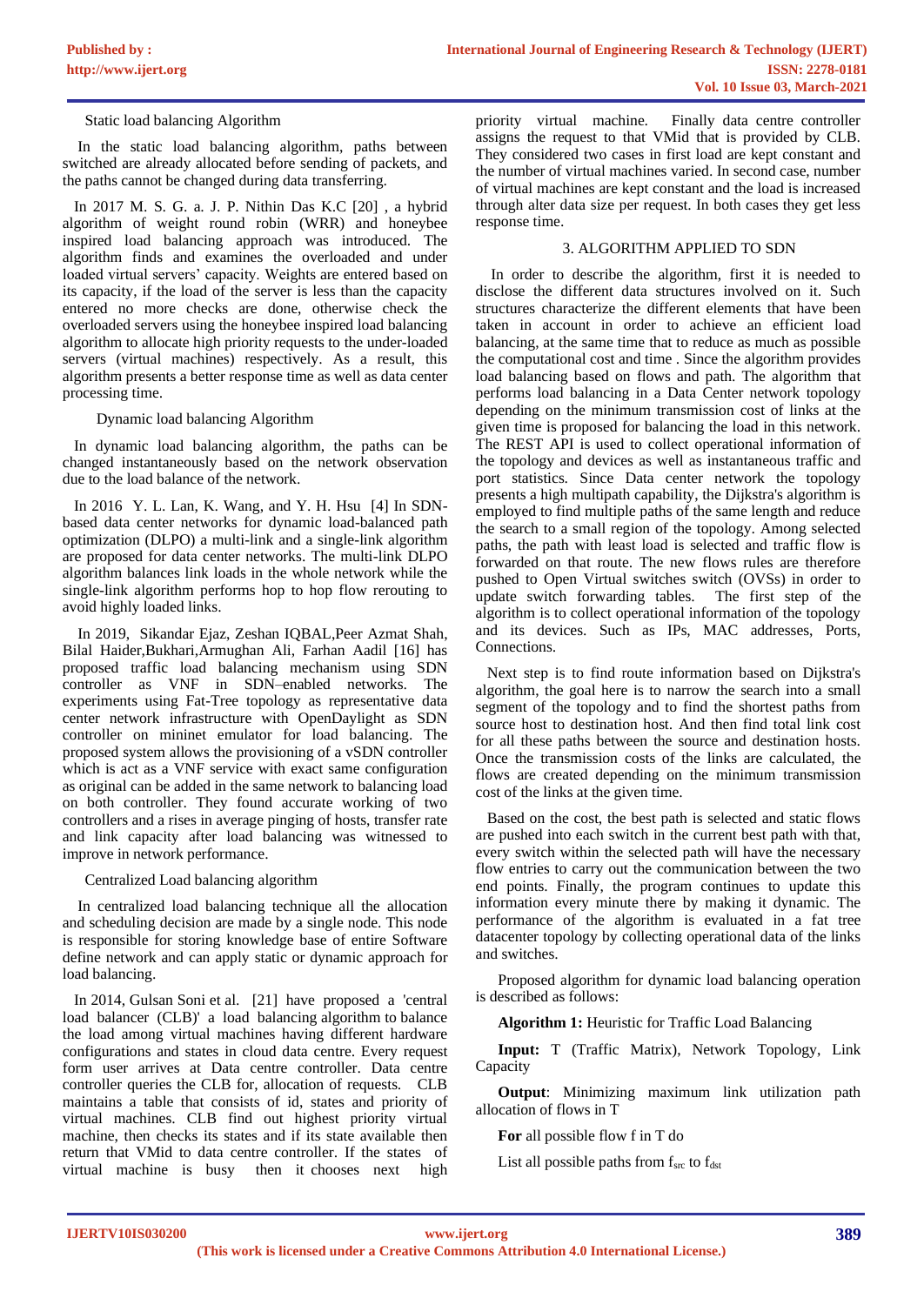list<sub>p</sub> =Apply the Dijikstra's algorithm to find multiple paths of minimum length

# **for** all path p in list<sub>p</sub> **do**

list  $\text{maximum link utilization}[P] = \text{maximum link utilization of } p$ 

**end for**

Pselected = listp[index of minimum in list maximum link utilization]

Assign f to pselected

do for all link l in pselected update flow switch table

#### **end for**

#### **end for**

#### 4. SIMULATION TOOLS PROCESS

 The aim of the research is to apply load balancing and improve traffic management in the data center network when congestion occurs. To perform the load balancing experiment ubuntu operating system is used. SDN controller used is Floodlight controller and mininet is used to generate network topology. Mininet is connected to the floodlight controller through the ip address of controller and port 6653 and run our topology to generate the data center topology shown in figure 1, "Ping all" command is executed to check the reachability of all hosts in the defined network. Running network traffic is captured using wireshark and iperf is employed to test network performance. Python programming language implemented for developing Network topology and the algorithm. The simulated network topology consists of 2 core switches at core level, 4 distribution switches at distribution level, 4 access switch and 8 computers that can be viewed using REST API interface as shown in figure1. To perform load balancing test first, the network performance with normal packet transmission is observed first, and call this phase as 'before load balancing (BB)'. Then apply the load balancing algorithm and call this phase as 'after load balancing (AB)'. Again the network performance is observed to verify that the algorithm is capable of traffic management.

 The experiment is conducted at Distribution level before load balancing and after load balancing. Also it is conducted at core level before load balancing and after load balancing. Finally the result obtained is analyzed. The result of the experiment is discussed in terms of Qos service measurement done.



5. SIMULATION RESULT

## *5.1. Performing load balancing at Distribution level*

 In this case the load balancing is done for the communication between hosts at a distribution level. The load balancing can run between any hosts in the defined network.

For this experiment pc1 is choose as source. pc3 and pc4 is chosen as destination hosts. For the experiment the ping command is transmitted from pc1 to pc3 and pc4.The path taken by switch s1 to forward traffic from pc1 to pc3 and pc4 is captured by wireshark and also throughput and response time is tested. The test is done before load balancing (BB) and after load balancing (AB)



Figure 2: Distribution level test scenario

# *A. Distribution level testing before load balancing*

 Ping command is sent from pc1 to both pc3 and pc4 from the mininet terminal then after a wireshark is started to capture ICMP packets send from pc1 to pc3 and pc4. The result of wireshark capture show that both traffics is passing through s1-eth4 while there is no traffic on s1-eth3 which mean that there is no load balancing among the links.

| Applications Places<br>Capturing from s1-eth4 [Wireshark 1.12.3 (Git Rev Unknown from unknown)]                                                                                                                                                                                                                                                                                                                                                                                                                                                                                                                                                                                                                                                                                                                                                                                                                                                                                                                                                                                                                                                                                                                                                                                                          |                                                                                                                                                                                                                                                                                                                                                                                                                                                                                              |                                                                                                                                                                                                                                                                                                                                                                                                                                                                                                                                                                                                                                                                                                                                                                                                                                                                                                                                                                                                                                                                                                                                                                                                                                                                                                                                                                                                                                                             |
|----------------------------------------------------------------------------------------------------------------------------------------------------------------------------------------------------------------------------------------------------------------------------------------------------------------------------------------------------------------------------------------------------------------------------------------------------------------------------------------------------------------------------------------------------------------------------------------------------------------------------------------------------------------------------------------------------------------------------------------------------------------------------------------------------------------------------------------------------------------------------------------------------------------------------------------------------------------------------------------------------------------------------------------------------------------------------------------------------------------------------------------------------------------------------------------------------------------------------------------------------------------------------------------------------------|----------------------------------------------------------------------------------------------------------------------------------------------------------------------------------------------------------------------------------------------------------------------------------------------------------------------------------------------------------------------------------------------------------------------------------------------------------------------------------------------|-------------------------------------------------------------------------------------------------------------------------------------------------------------------------------------------------------------------------------------------------------------------------------------------------------------------------------------------------------------------------------------------------------------------------------------------------------------------------------------------------------------------------------------------------------------------------------------------------------------------------------------------------------------------------------------------------------------------------------------------------------------------------------------------------------------------------------------------------------------------------------------------------------------------------------------------------------------------------------------------------------------------------------------------------------------------------------------------------------------------------------------------------------------------------------------------------------------------------------------------------------------------------------------------------------------------------------------------------------------------------------------------------------------------------------------------------------------|
| File Edit View Go Capture Analyze Statistics Telephony Tools Internals Help<br>⊜<br>$\circledcirc$                                                                                                                                                                                                                                                                                                                                                                                                                                                                                                                                                                                                                                                                                                                                                                                                                                                                                                                                                                                                                                                                                                                                                                                                       | $\blacksquare$ $\triangle$ $\blacksquare$ $\blacksquare$ $\blacksquare$ $\blacksquare$ $\blacksquare$ $\blacksquare$ $\blacksquare$ $\blacksquare$ $\blacksquare$ $\blacksquare$ $\blacksquare$ $\blacksquare$ $\blacksquare$ $\blacksquare$ $\blacksquare$ $\blacksquare$ $\blacksquare$ $\blacksquare$ $\blacksquare$ $\blacksquare$ $\blacksquare$ $\blacksquare$ $\blacksquare$ $\blacksquare$ $\blacksquare$ $\blacksquare$ $\blacksquare$ $\blacksquare$ $\blacksquare$ $\blacksquare$ | L.<br>E<br>$\mathbb{R}^n$<br>$ \hat{\mathcal{C}} $<br>医<br><b>MX</b><br>[0]<br>$[ \odot ]$                                                                                                                                                                                                                                                                                                                                                                                                                                                                                                                                                                                                                                                                                                                                                                                                                                                                                                                                                                                                                                                                                                                                                                                                                                                                                                                                                                  |
| Filter: ip.addr==10.0.0.4<br>Time<br>Source<br>Vo.                                                                                                                                                                                                                                                                                                                                                                                                                                                                                                                                                                                                                                                                                                                                                                                                                                                                                                                                                                                                                                                                                                                                                                                                                                                       | Destination                                                                                                                                                                                                                                                                                                                                                                                                                                                                                  | Expression Clear Apply Save<br>$\mathbf{r}$<br>Protocol Length Into                                                                                                                                                                                                                                                                                                                                                                                                                                                                                                                                                                                                                                                                                                                                                                                                                                                                                                                                                                                                                                                                                                                                                                                                                                                                                                                                                                                         |
| 10.8.8.4<br>2 B:600857803<br>5 8.999633883<br>18.6.8.1<br>18.6.8.4<br>6 8.999682883<br>0 1.000688889<br>10.6.0.1<br>18 1.999739889<br>10.8.0.4                                                                                                                                                                                                                                                                                                                                                                                                                                                                                                                                                                                                                                                                                                                                                                                                                                                                                                                                                                                                                                                                                                                                                           | 18.8.0.1<br>16.8.6.4<br>10.8.0.1<br>10.0.0.4<br>10.0.0.1                                                                                                                                                                                                                                                                                                                                                                                                                                     | <b>ICMP</b><br>id=0x3b48 sep=1295/3845 ttl=64 (r<br>98 Echo (ping) reply<br><b>TCMP</b><br>98 Fchn (ping) request id=0x3h48, seg=1296/4181, ttl=64 (r<br>ICMP<br>98 Echo (ping) reply<br>id=0x3b48, seg=1296/4101, ttl=64 (r<br><b>ICMP</b><br>98 Echo (ping) request id-0x3b48, seg-1297/4357, ttl-64 (r<br><b>TCMP</b><br>98 Echo (ping) reply<br>id-0x3b48, seg-1297/4357, ttl-64 (r                                                                                                                                                                                                                                                                                                                                                                                                                                                                                                                                                                                                                                                                                                                                                                                                                                                                                                                                                                                                                                                                     |
| ◎ 色画 "Node: h1"<br>64 butco from 10,0,0,4; iomp_opg=1616 ttl=64 timp=0,080 mp<br>64 hutes from 10.0.0.4; inmp_seg=1617 thir64 time=0.062 as<br>64 butes from 10.0.0.4: icmp seq=1618 ttl=64 time=0.054 ms<br>64 bytes from 10.0.0.4; icmp_seq=1619 ttl=64 time=0.068 ms<br>64 butes from 10.0.0.4; icmp_seq=1620 ttl=64 time=4.069 ms<br>G4 butes from 10.0.0.4; icmp_seq=1021 ttl=G4 time=C.057 ms<br>64 butes from 10,0,0,4; ican_send522 ttld64 time=0,069 as<br>64 butes from 10.0.0.4; icmp seq=1623 ttl=64 time=0.073 ms<br>64 butes from 10.0.0.4; icmp seq=1624 ttl=64 time=0.074 ms<br>64 butes from 10,0,0,4; icmp_seq=1625 tt1=64 time=0,061 ms<br>F64 butes from 10.0.0.4; icmp_seq=1626 ttl=64 time=0.064 ms<br>64 butco from 10,0,0,4; icmp_occ=1627 ttl=64 timp=0,071 mp<br>id hytes from 10.0.0.4; insp_seg=1628 ttl=64 time=0.061 ms<br>64 butes from 10.0.0.4; icap seq=1629 ttl=64 time=0.060 ms<br>U64 butes from 10.0.0.4; icmp_seq=1630 ttl=64 time=0.076 ms<br>64 butes from 10.0.0.4; icmp_seq=1631 ttl=64 time=0.056 ms<br>G4 butes from 10,0,0,4; icmp_seq=1632 ttl=G4 time=C,0G4 ms<br>64 butes from 10.0.0.4; icap_seq=1633 ttl=64 time=0.068 ms<br>64 butes from 10.0.0.4; icmp seq=1634 ttl=64 time=0.069 ms<br>64 butes from 10.0.0.4; icmp_seq=1635 ttl=64 time=0.061 ms |                                                                                                                                                                                                                                                                                                                                                                                                                                                                                              | 98 Echo (ning) request id_8x3h48 seq_1298/4613 ++1_64 (c<br><b>CMP</b><br><b>B</b> n "Node: h1"<br><b>EMP</b><br><b>MP</b><br>34 bytes from 10.0.0.3; icmp_seq=1628 ttl=64 time=0.169 ms<br><b>MP</b><br>54 butes from 10.0.0.3: icmp.sec=1629 ttl=64 time=0.067 ms<br>54 butes from 10.0.0.3; icmp.seq=1630 ttl=64 time=0.000 ms<br><b>CMP</b><br>54 butcs from 10.0.0.3; icmp_sco=1631 ttl=64 time=0.068 ms<br><b>CMP</b><br>54 hutes from 10.0.0.3; inmp_seq=1632 ttl=64 time=0.049 ms<br><b>CMP</b><br>54 bytes from 10.0.0.3; icmp_seq=1633 ttl=64 time=0.100 ms<br>34 butes from 10.0.0.3; icmp seq=1634 ttl=64 time=0.055 ms<br><b>IMP</b><br>54 butes from 10.0.0.3; icmp.sec=1635 ttl=64 time=0.069 ms<br><b>MP</b><br>34 butes from 10.0.0.3; icmp_seq=1636 ttl=64 time=0.077 ns<br>54 bytes from 10.0.0.3; icep_seq=1637 ttl=64 time=0.072 ms<br>inter<br>54 butes from 10.0.0.3; icmp seq=1638 ttl=64 time=0.067 ms<br>14:8<br>34 bytes from 10,0,0,3; icrp_seq=1639 ttl=64 time=0,129 ms<br>0.0. # bytes from 10.0.0.3; icrp_seq=1640 ttl=64 time=0.000 ms<br>54 butes from 10.0.0.3; tomp_seq=1841 ttl=84 time=0.062 ms<br>54 butco from 10,0,0,3; icep_oco=18-2 ttl=64 time=0,068 mo<br>54 hutes from 10.0.0.3; irrp_seq=1643 ttl=64 time=0.068 ms<br>54 butes from 10.0.0.3: icmp.sec=1644 ttl=64 time=0.052 ms<br>54 butes from 10.0.0.3; icmp.sec=16-5 ttl=64 time=0.053 ms<br>54 butes from 10.0.0.3; icmp_seq=1646 ttl=64 time=0.069 ms |

Figure 3: Wireshark capture traffic on s1-eth4 that go to pc4

 Wireshark IO Graph output shows the throughput from pc1 to pc3 and pc4 are routed through s1-eth4 only, while no flow is found in the s1-eth3 as shown in the figure 4. The small traffic pics shown in s1-eth3 correspond to the LLDP (link layer discovery protocol) packets sent frequently from the rest API to collect statistics.

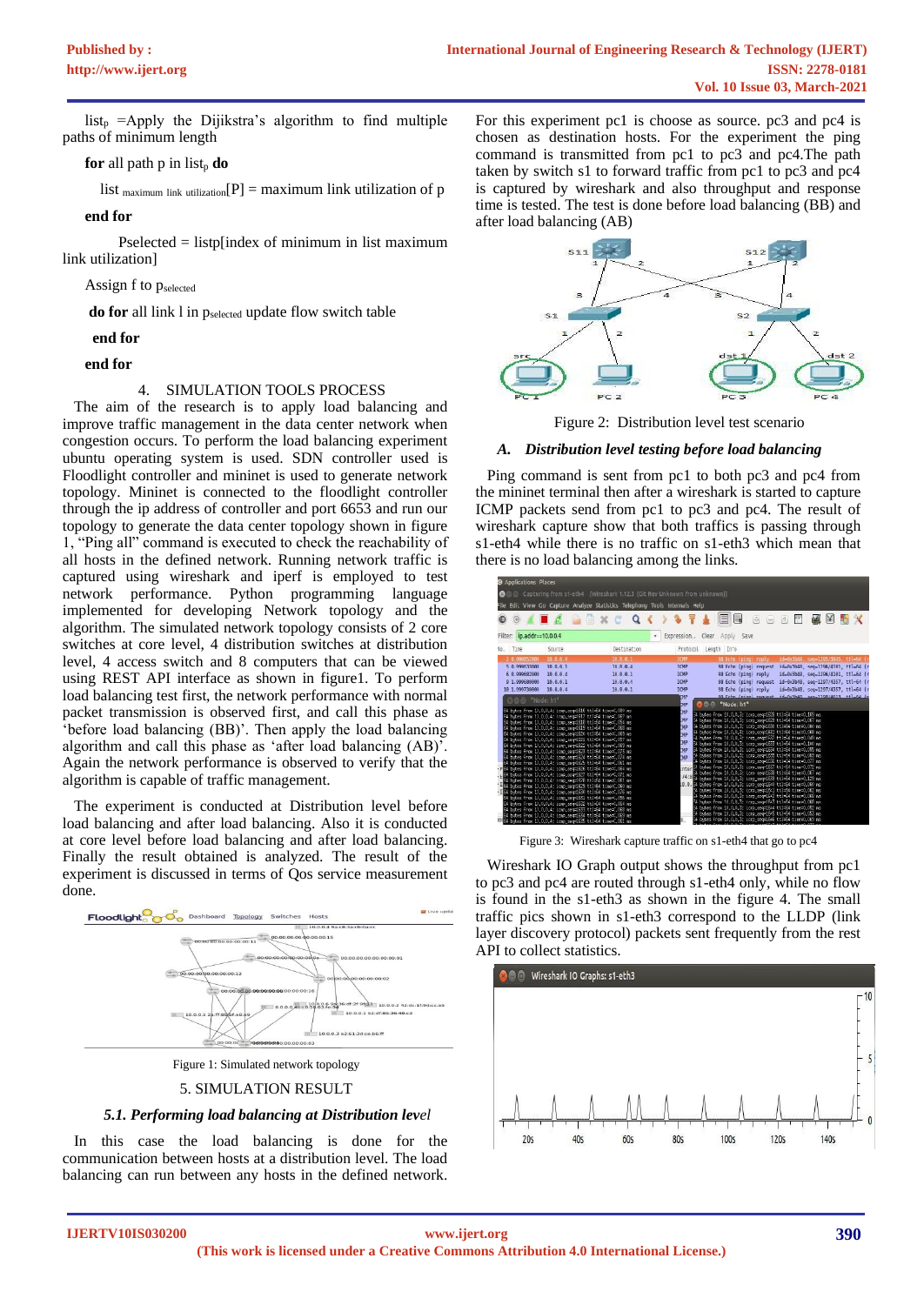

# **I. Quality of Service Testing at Distribution level before load balancing**

 The network was tested before running the load balancing algorithm. The testing focused on some of Quality of service (QoS) parameters such as Bandwidth, Transfer and response time. This is tested by using iperf and maintaining ping command between hosts.

 Result obtained from testing Quality of service before load balancing at distribution level are described in the table below.

| No.            | Transfer(GBytes) | Bandwidth(GBits/Response time<br>sec) |       |
|----------------|------------------|---------------------------------------|-------|
| 1              | 10.5             | 9.0                                   | 0.32  |
| $\overline{c}$ | 12.01            | 11.0                                  | 0.474 |
| 3              | 12.5             | 10.95                                 | 0.323 |
| 4              | 11.35            | 9.51                                  | 0.465 |
| 5              | 11.55            | 10.01                                 | 0.67  |
| 6              | 12.93            | 11.23                                 | 0.487 |
| 7              | 11.1             | 9.93                                  | 0.526 |
| 8              | 10.3             | 9.1                                   | 0.323 |
| Average        | 11.53            | 10.09125                              | 0.449 |

Table 1: Result at distribution level before load balancing

# **B. Distribution level testing after load balancing**

 This time the load balancing algorithm written in python is run in the terminal where we run the floodlight controller. The test is to see whether it is able to find alternate best paths when the initial path from source to destinations got congested.

 Ping command is done from pc1 to both pc3 and pc4 from the mininet terminal then after a wireshark is started to capture ICMP packets send from pc1 to pc3 and pc4. The result of wireshark capture show that traffic from pc1 to pc3 is passing through s1-eth3 while traffic from pc1 to pc4 is passing through s1-eth4 which mean that there is load balancing among the links.

 This time Wireshark IO Graph output shows there is traffic on both interfaces of switch one which mean that load is balancing is done.



 $40s$ **100s 120s**  $20s$ 60s **80s 140s** Figure 5: Wireshark io graph showing traffic on s1-eth4 and s1-eth3

# **II. Quality of Service Testing at distribute level After Load balancing**

 The network was tested again after running the load balancing algorithm. Bandwidth, Transfer and response time is tested using the same procedure done before load balancing.

| ◎曲面 "Node: h1"                                                                                                                                                                                                                                        | ◎ 6 回 "Node: h3"                                                                                                                                                                                                                                 |
|-------------------------------------------------------------------------------------------------------------------------------------------------------------------------------------------------------------------------------------------------------|--------------------------------------------------------------------------------------------------------------------------------------------------------------------------------------------------------------------------------------------------|
| root@floodlight;"/floodlight# iperf -c 10.0.0.3                                                                                                                                                                                                       | root@floodlight;"/floodlight# iperf –s                                                                                                                                                                                                           |
| Client connecting to 10,0,0,3, TCP port 5001<br>TCP window size: 85.3 KBwte (default)                                                                                                                                                                 | Server listening on TCP port 5001<br>TCP window size: 85.3 KBute (default)                                                                                                                                                                       |
| [ 43] local 10.0.0.1 port 58809 connected with 10.0.0.3 port 5001<br>[ III] Interval Transfer Banduidth<br>[ 43] 0.0-10.0 sec 17.4 GButes 15.0 Gbits/sec<br>root@floodlight;"/floodlight#                                                             | [ 44] local 10,0,0,3 port 5001 connected with 10,0,0,1 port 58809<br>[ ID] Interval        Transfer      Bandwidth<br>44] 0.0-10.0 sec 17.4 GButes 15.0 Gbits/sec                                                                                |
| <b>公合问 "Node: h1"</b>                                                                                                                                                                                                                                 | <b>Belo</b> "Node: h1"                                                                                                                                                                                                                           |
| 64 bytes from 10.0.0.3: icmp_seq=1138 ttl=64 time=0.052 ms<br>64 butes from 10.0.0.3: iomp_seq=1139 ttl=64 time=0.050 ms<br>64 bytes from 10,0,0,3; iomp_seq=1140 ttl=64 time=0,047 ms<br> 64 butes from 10,0,0,3; icmp_seq=1141 ttl=64 time=0,055 ms | 64 butes from 10.0.0.4; iomp_seq=772 ttl=64 time=0.045 ms<br>64 bytes from 10,0,0,4; icmp_seq=773 ttl=64 time=0,046 ms<br>64 butes from 10.0.0.4; icmp_seq=774 ttl=64 time=0.057 ms<br>64 bytes from 10,0,0,4; icmp_seq=775 ttl=64 time=0,055 ms |

Figure 6: QoS test after load balancing at distribution level

 Result obtained from testing Quality of service after load balancing at distribution level are described in the table below.

| No.            | Transfer(GBytes) | Bandwidth (GBits/s Response time |       |
|----------------|------------------|----------------------------------|-------|
|                |                  | ec)                              |       |
|                | 17.4             | 15.0                             | 0.131 |
| $\mathfrak{D}$ | 18.5             | 16.2                             | 0.165 |
| $\mathbf{3}$   | 17.0             | 15.1                             | 0.09  |
|                | 16.4             | 15.0                             | 0.10  |
| 5              | 18.1             | 16.01                            | 0.147 |
|                | 18.2             | 16.3                             | 0.14  |
|                | 16.5             | 14.0                             | 0.121 |
|                | 16.8             | 14.2                             | 0.122 |
| Average        | 17.3625          | 15.22625                         | 0.145 |

Table 2: Result at distribution level after load balancing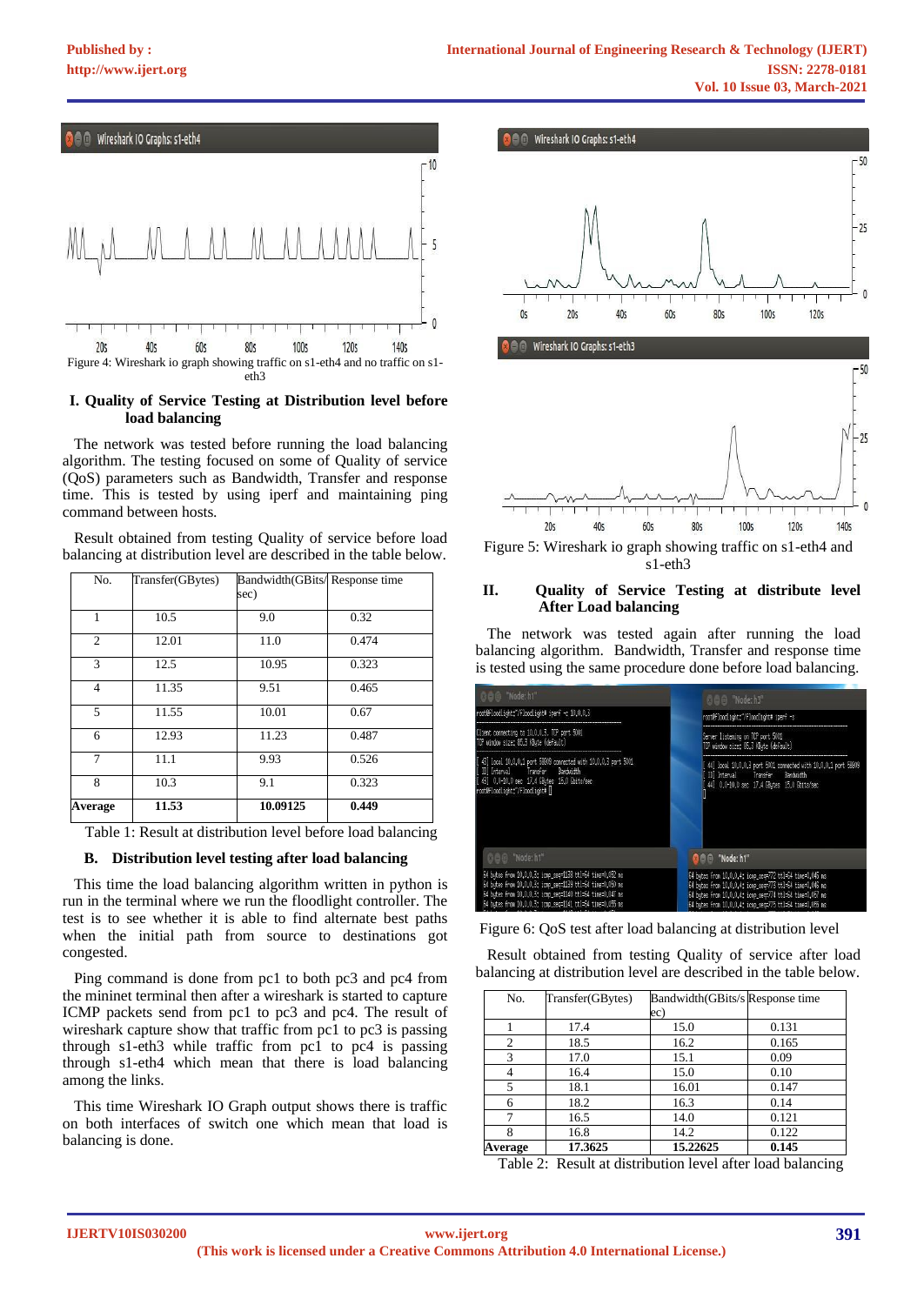# **C. Discussion of distribution level test result**

 The network performance test results before load balancing and after load balancing have the difference in terms of response time and throughput. Average of transfer rate, bandwidth and response time before load balancing is 11.53, 10.09 and 0.449 respectively. While average of transfer rate, bandwidth and response time after load balancing is 17.36, 15.23 and 0.144 respectively. The network performance is improved after load balancing which result in transfer rate improved with 50% and bandwidth improved with 50 %. Response time also improved by average from 0.449 to 0.144.



Figure 7: Transfer rate comparison at distribution level



Figure 8: Bandwidth comparison at distribution level

## **5.2 Performing Load balancing at core level**

 In this case the load balancing is done for the communication between hosts at a core level. For this experiment pc1 is choose as source. Pc5 and pc6 is chosen as destination hosts. For the experiment the ping command is transmitted from pc1 to pc5 and pc6. The test is done before load balancing (BB) and after load balancing (AB).

## A. **Core level testing before load balanc**ing

 Ping command is done from pc1 to both pc5 and pc6 from the mininet terminal then after a wireshark is started to capture ICMP packets send from pc1 to pc5 and pc6. The result of wireshark capture show that both traffics is passing through the same interface while there is idle interface which show that there is no load balancing among the links.

# I. **Quality of service testing at core level before load balance**

 The testing focused on some of Quality of service (QoS) parameters such as Bandwidth, Transfer and response time. This is tested by using iperf and maintaining ping command between hosts.

 Result obtained from testing Quality of service before load balancing at core level are described in the table below

| No.            | Transfer(GBytes) | Bandwidth(GBits/sec) Response time |       |
|----------------|------------------|------------------------------------|-------|
| 1              | 9.80             | 8.41                               | 0.642 |
| 2              | 8.79             | 7.2                                | 0.367 |
| 3              | 9.32             | 8.1                                | 0.834 |
| $\overline{4}$ | 8.3              | 7.0                                | 0.365 |
| 5              | 8.5              | 7.1                                | 0.323 |
| 6              | 9.54             | 8.32                               | 0.552 |
| 7              | 9.12             | 8.20                               | 0.456 |
| 8              | 8.23             | 7.2                                | 0.587 |
| Average        | 8.95             | 7.69                               | 0.516 |

Table 3: Result at core level before load balancing

## **B. Core level testing after load balancing**

 Ping command is done from pc1 to both pc5 and pc6 from the mininet terminal then after a wireshark is started to capture ICMP packets send from pc1 to pc5 and pc6. The result of wireshark capture show that traffics is passing through different interface as shown in the figure below.



## **II. Quality of service testing at core level after load balancing**

 The network was tested again after running the load balancing algorithm. Bandwidth, Transfer and response time obtained from the test is described below.

| No.            | Transfer(GBytes) | Bandwidth (GBits/s Response time |       |
|----------------|------------------|----------------------------------|-------|
|                |                  | ec)                              |       |
|                | 11.85            | 10.81                            | 0.435 |
| $\overline{c}$ | 12.91            | 9.8                              | 0.23  |
| 3              | 11.76            | 9.7                              | 0.461 |
|                | 11.95            | 9.2                              | 0.411 |
| 5              | 10.96            | 11.83                            | 0.552 |
| 6              | 12.75            | 10.45                            | 0.514 |
|                | 12.55            | 10.30                            | 0.487 |
| 8              | 10.90            | 9.75                             | 0.423 |
| Average        | 11.95            | 10.23                            | 0.439 |

Table 4: Result at core level after load balancing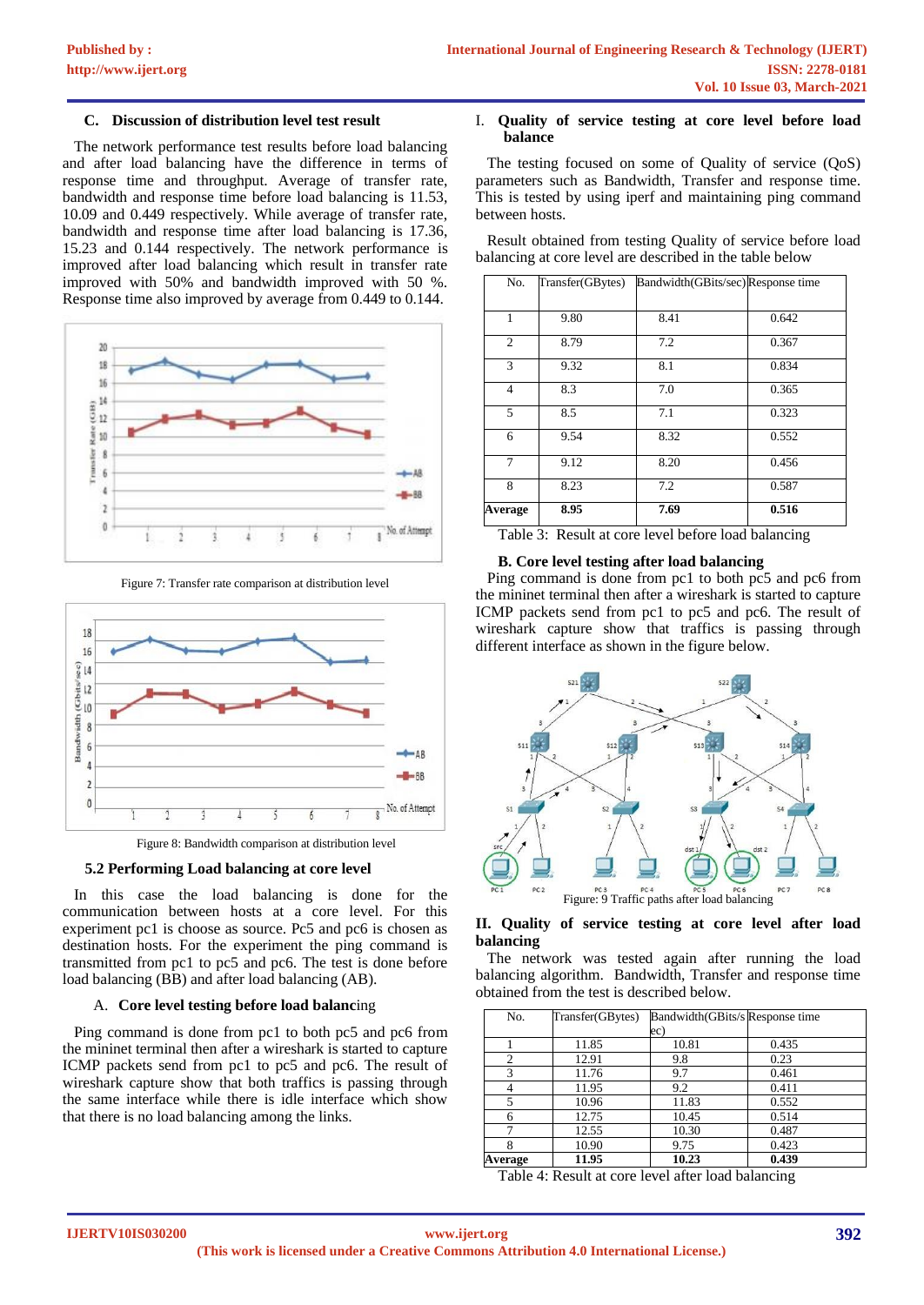## **C. Discussion of core level test result**

 The network performance test result before load balancing and after load balancing has the difference in terms of response time and throughput. Average of transfer rate, bandwidth and response time before load balancing show on table is 8.95, 7.69 and 0.516 respectively. While average of transfer rate, bandwidth and response time after load balancing is 11.95, 10.23 and 0.439 respectively.

 The network performance is improved after load balancing which result in transfer rate improved by with 33% and bandwidth improved with 33 %. The average response time improved from 0.516 to 0.439



Figure 10: Transfer rate comparison at core level



Figure 11: Bandwidth comparisons at core level

#### 6. CONCLUSION

 Floodlight controller based dynamic load balancing is implemented in data center network which has two alternative paths from source to destination. The network performance is tested before and after implementing load balancing to test quality of service in selected type of data center network.

 The result of performance test done at distribution and core level before and after implementing load balancing is analyzed. The network performance shows improvement after implementing load balancing in terms of quality of service test done.

 This thesis describes the implementation of a dynamic load balancing algorithm to distribute the different traffic flows carried by a network through the different parallel paths between source and destination. The implementation has been conducted over a Software Defined Network, trying to explore the capabilities that this new paradigm of networking brings to us.

SDN provides a view of each of the elements of the network as well as control over them. Thus, allows a dynamic control of the actions to be done in each possible situation. Regarding the optimization of resources, such control over the network

adds a bunch of new functionalities, such as the dynamic routing proposed in this project.

 Nowadays, OpenFlow is the most popular protocol for the southbound interface (i.e. to communicate the controller with the network elements), nonetheless, it presents some limitations. One of them is the monitoring of the network, which is involved in this project. OpenFlow, being a controlplane protocol has great difficult accurately determining data plane measurements. The way to do this with OpenFlow entails making periodic flow stats requests to the switches on the network. The problem is that stats are never truly accurate.

 By the time they have been processed on the switch, sent over the network, and then processed by the controller they will be out of date. This is one of the problems showed in the emulation section. In addition to that, the stats requests generate a large amount of traffic (even though the traffic between controller and the switches is carried by a dedicated channel, it should be reduces as much as possible), and increase the computational cost in the controller to process these messages. It is because of that in the implementation the stats are updated once per second, which leads to a delay in the rerouting process. As a conclusion about this point, dataplane measurements are best handled by third party applications, thus improving the results of the implementation.

 In relation to the load balancing, the proposed algorithm works well for non-priority traffic, with the objective of reroute the traffic flows which are carrying less traffic. Based on that principle, it has been shown how it is possible to reduce congestion and simultaneously enhance network resource utilization.

#### 7. FUTURE WORK

 Even though the implementation has been designed to be adapted to hierarchical topology, a further analysis with different topologies of different sizes should be made so could be guaranteed that it has no limitations on that aspect. A deepest analysis with a larger number of flows, with different kinds of traffic patterns is also needed.

 Testing this floodlight controller based dynamic load balancing for different type of network structure to test performance of this proposed method to trouble if it has some drawback. Comparing floodlight controller based dynamic load balancing with other software defined controller based load balancing to test performance.

#### 8. REFERENCES

- [1] Martí Boada Navarro. "Dynamic Load Balancing in Software-Defined Networks". Aalborg University, Department of Electronic Systems, Fredrik BajersVej 7B, DK-9220 Aalborg. June 2014.
- [2] H. Long, Y. Shen, M. Guo and F. Tang, "LABERIO: Dynamic loadbalanced routing in OpenFlow-enabled networks," in*Proc. Inter. Conf. on Advanced Information Networking and Applications*, Barcelona, Spain, Mar 2013, pp. 290-297.
- [3] Y. L. Lan, K. Wang, and Y. H. Hsu, "Dynamic load-balanced path optimization in SDN-based data center networks," in *Proc. IEEE Inter. Conf. on Comm. Sys, on Networks and Digital Signal Processing*, Prague, Czech Republic, July 2016*,* pp. 1-6.
- [4] Y. L. Lan, K. Wang, and Y. H. Hsu, "Dynamic load-balanced path optimization in SDN-based data center networks," in *Proc. IEEE Inter. Conf. on Comm. Sys, on Networks and Digital Signal Processing*, Prague, Czech Republic, July 2016*,* pp. 1-6.
- [5] R. Masoudi and A. Ghaffari, "Software defined networks: A survey," *J. Network and Computer Applications*, vol. 67, pp. 1-25, May 2016..